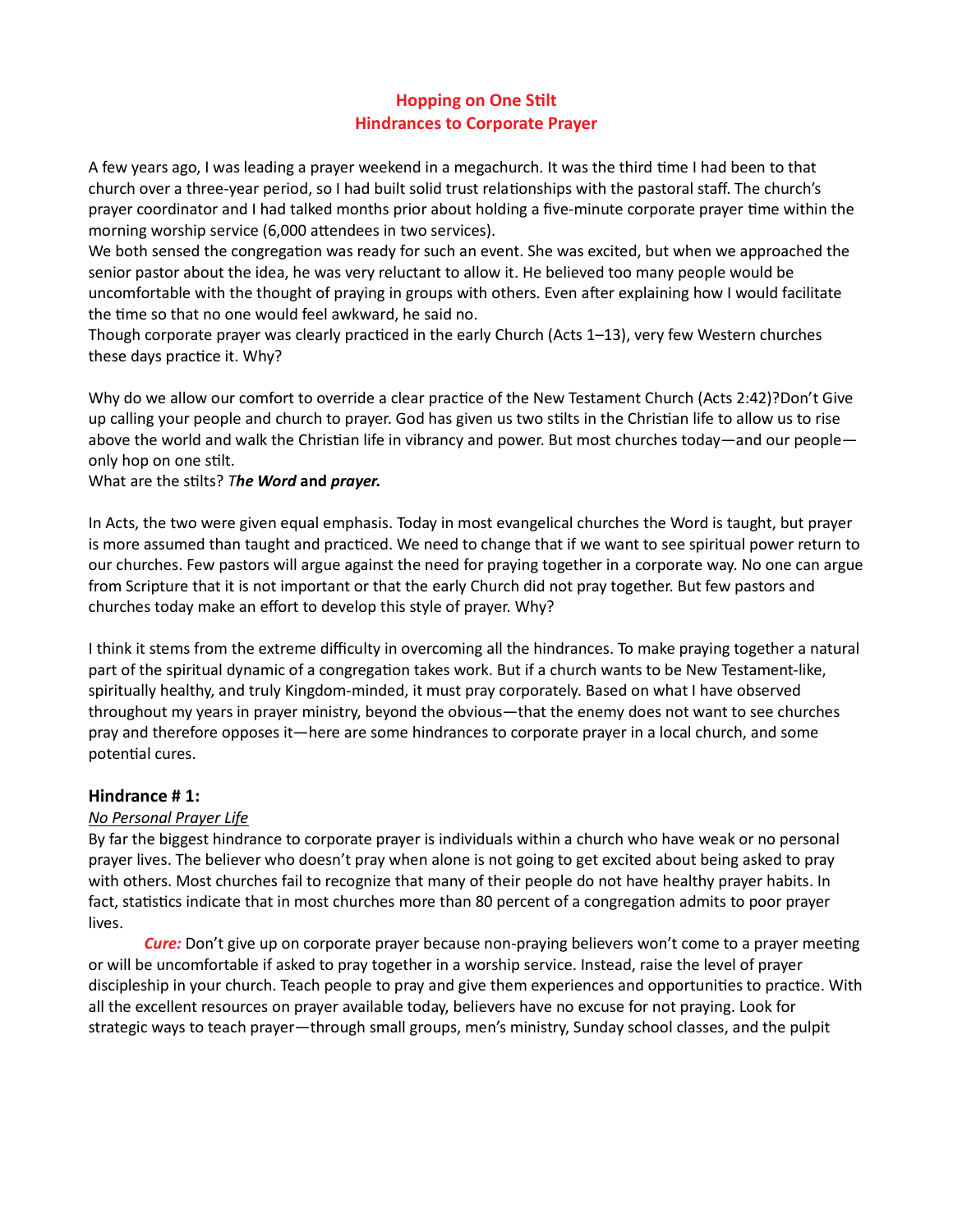## Hindrance # 2:

#### Poor Past Prayer Experiences

People may not like to pray together because they have experienced poor, dull, corporate prayer in the past. Their picture of corporate prayer or the typical "prayer meeting" is negatively skewed. Many people's image of "praying together" is six seasoned saints in a room each praying for 15 minutes, all fully covering the church's prayer list of everyone's ailments. That is not corporate prayer. That is simply personal prayer practiced in a group.

**Cure:** Cast a different vision of corporate prayer for your people. Offer them a more dynamic model, where a leader directs the prayers on one theme, not a hodgepodge of prayers based on everyone's individual agendas. Don't let your times of prayer be about them, but rather about Him

## Hindrance # 3:

## No Expectation

One of the most significant reasons people do not pray with others is that they have no expectation that anything will happen when they pray. While most will never say that they don't believe "prayer works," they often pray with a sense of "wish or hope" more than faith. We know God is big enough and we hope He will do something, but we do not really believe He will.

**Cure:** This will only change from the top down. Leaders need to model expectancy. If the elders and pastor don't believe anything will happen, nothing will! In order for the people to glimpse a vision of a God who moves when we pray, the church leaders need to demonstrate that vision from the pulpit. Publicizing testimonies of answered prayer within the church will improve expectation.

## Hindrance # 4:

## Fear of Complaints and Discomfort

Many church leaders are like my pastor friend who did not allow a corporate prayer time in his morning worship service. They restrict corporate prayer within a service to one leader praying from the platform. That way, those who do not like to pray out loud won't feel uncomfortable. These leaders also fear complaints from congregation members if they encourage group prayer experiences.

**Cure:** Corporate prayer times can be made easy and nonthreatening. Keep them within two to five minutes. Always direct the prayer by giving people topics to pray about. Put prayer points and a prayer on the screen. Let people know that they may pray multiple times within the group, but challenge them not to pray longer than 30 seconds at any one time. Tell people that if they are uncomfortable praying out loud, no one will force them to do so. They can simply pray in their hearts. If there are unbelievers present, they are not generally the ones bothered by this practice. Non-believers know Christians are supposed to pray and that prayer happens in churches. Typically, when they witness it, they are not turned off—even if requested to be a part of it.

A few years ago, I was speaking in a large church in California, and their prayer leader wanted a time of prayer in the worship service. The senior pastor, though reluctant because of the comfort level of his people, allowed it. The prayer time became so dynamic and powerful that people came to him for weeks afterward, asking to do it again. They now pray corporately on a regular basis!

## Hindrance # 5:

## Staying in Control

Church services today are typically well planned out (even to the minute with event-planning software), full of "stuff," and often with no margin available at the end due to another service or planned event. Even if prayer is incorporated into the plan, it must adhere to the schedule: "2.5 minutes and no more." I was recently in a church where, before I got up to preach, the pastor told me I had to be done at a certain time or he would come up to get me. He said it with a smile, but he got his point across. I understand that there is usually no